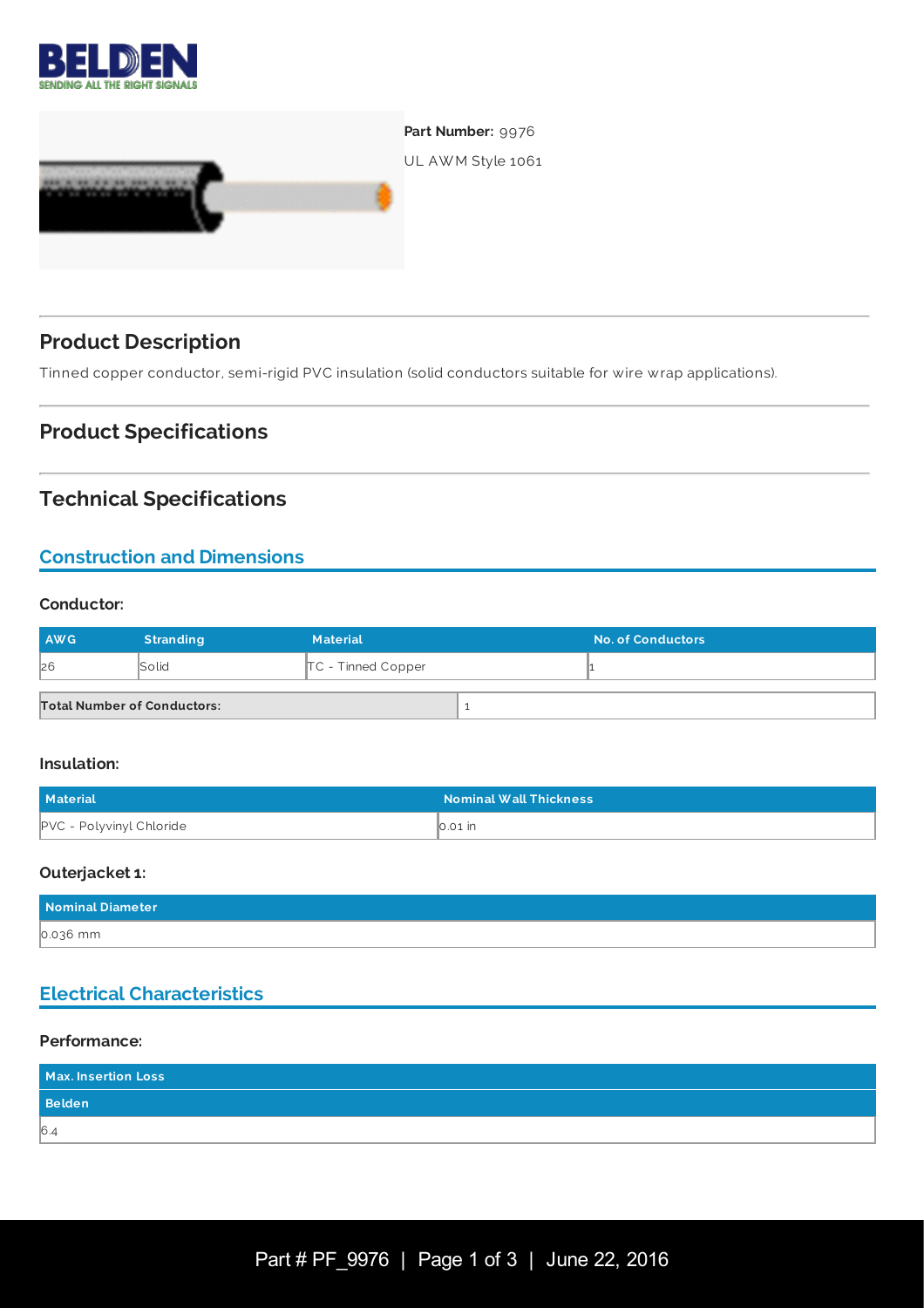#### **Use**

## **Safety**

| <b>CSA Flammability:</b> | ---      |
|--------------------------|----------|
| <b>UL Flammability:</b>  | $VW - 1$ |

## **Temperature Range**

## **Mechanical Characteristics**

## **Part Number**

| Plenum (Y/N): | NI. |
|---------------|-----|
|               |     |

#### **Standards**

| CA Prop 65 (CJ for Wire & Cable): | Yes                           |
|-----------------------------------|-------------------------------|
| <b>CSA Rating:</b>                | 300V RMS, 80°C                |
| <b>CSA Type:</b>                  | AWM I, A/B                    |
| MII Order #39 (China RoHS):       | Yes                           |
| <b>UL AWM Style:</b>              | AWM 1061                      |
| <b>UL Rating:</b>                 | 300V RMS, 80°C                |
| <b>EU Directive Compliance:</b>   | EU Directive 2003/11/EC (BFR) |
| <b>EU CE Mark:</b>                | Yes                           |

#### **History**